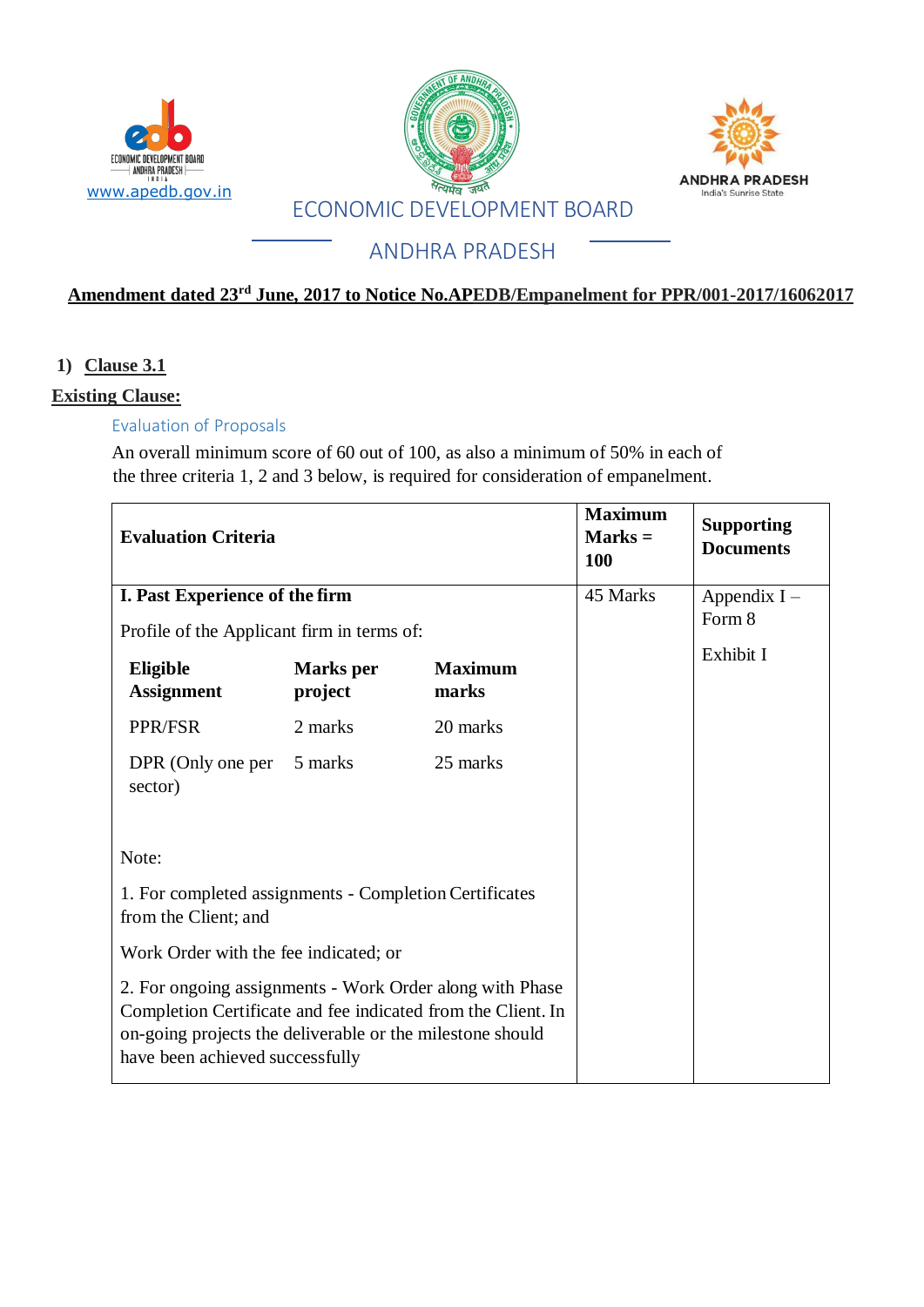





|                                                          | RADESH         |                     |                     |
|----------------------------------------------------------|----------------|---------------------|---------------------|
| II. Experience of Key Personnel <sup>ANDHRA</sup>        | 40 Marks       | Appendix $I$ – Form |                     |
| The key personnel shall be marked on the basis of number |                | 5                   |                     |
| of Eligible Assignments with 2 marks per Eligible        |                |                     |                     |
| Assignment                                               |                |                     |                     |
|                                                          |                |                     | Exhibit II          |
| <b>Experience</b>                                        | <b>Maximum</b> |                     |                     |
|                                                          | <b>Marks</b>   |                     |                     |
| <b>Team Leader</b>                                       | 20 marks       |                     |                     |
| <b>Finance Expert</b>                                    | 10 marks       |                     |                     |
| Market Assessment Specialist                             | 10 marks       |                     |                     |
|                                                          |                |                     |                     |
|                                                          |                |                     |                     |
| III. Strength of the Firm                                |                |                     | Appendix $I$ – Form |
| Year of establishment of company                         |                |                     | 3                   |
| <b>Criteria</b>                                          | <b>Marks</b>   | 5 marks             | Articles of         |
| Between 3 years and less than 5 years                    | 2 marks        |                     | Association         |
| Between 5 years and less than 10 years                   | 3 marks        |                     |                     |
| 10 years and beyond                                      | 5 marks        |                     |                     |
|                                                          |                |                     |                     |
| Company should have made profits in each of the last 3   |                |                     |                     |
| years with a minimum annual financial turnover of Rs     |                |                     |                     |
| 25.00 crore from professional fees                       |                |                     |                     |
|                                                          |                | 10 marks            |                     |
| <b>Criteria for financial turnover from</b>              | <b>Marks</b>   |                     |                     |
| professional fees (average over past 3<br>years)         |                |                     |                     |
| Rs. $25 - 30$ crore                                      | 4 marks        |                     |                     |
| $Rs. 30 - 50$ crore                                      | 8 marks        |                     |                     |
| Rs. 50 crore and above                                   | 10 marks       |                     |                     |
|                                                          |                |                     |                     |
| <b>Total Technical Score</b>                             |                | 100                 |                     |
|                                                          |                | marks               |                     |
|                                                          |                |                     |                     |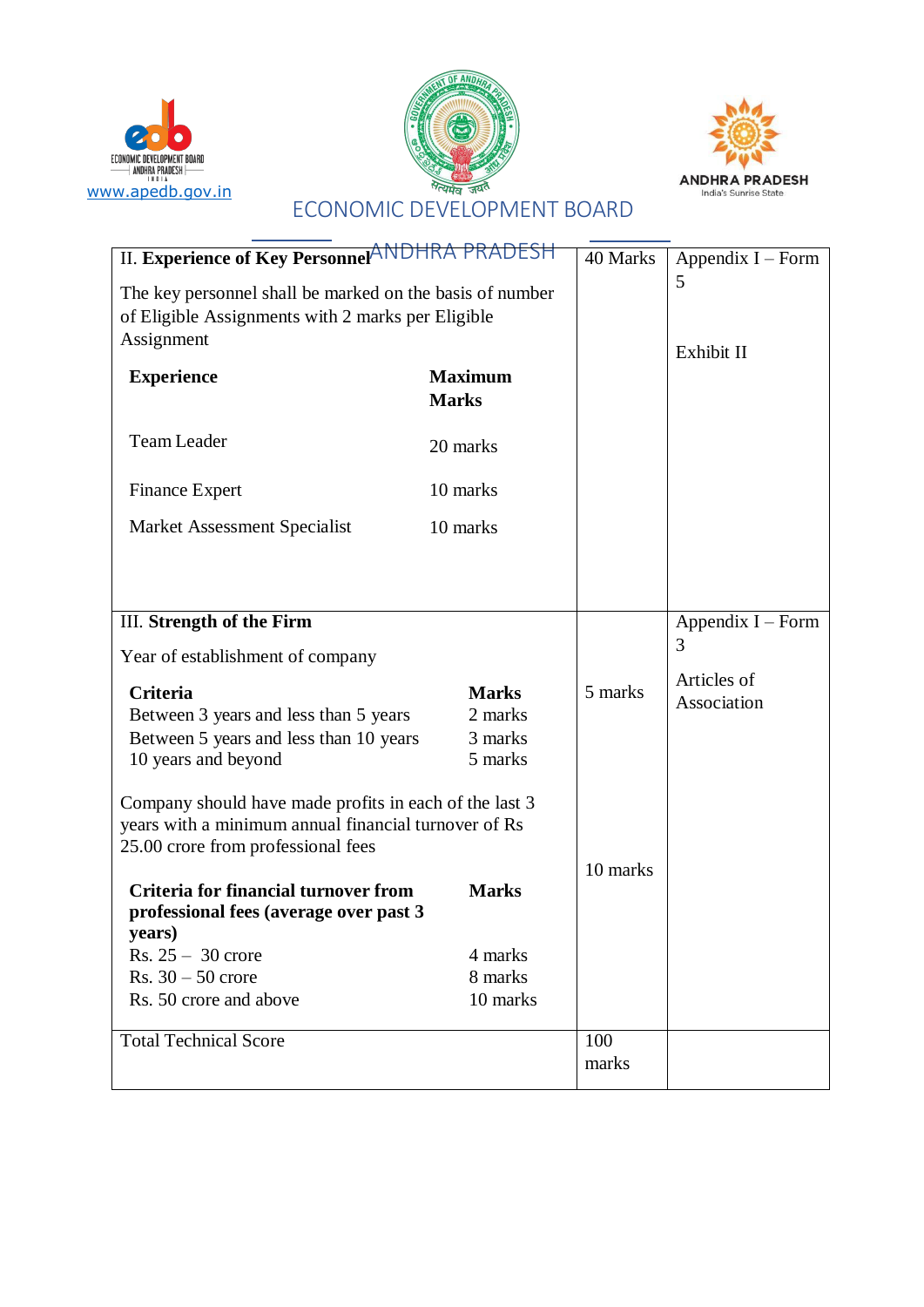





No score will be awarded to the firm for fulfilling the eligibility criteria of a minimum number of Eligible Assignments and only projects exceeding the eligibility criteria shall qualify for scoring. For the avoidance of doubt and by way of illustration, if the minimum number of Eligible Projects for meeting the eligibility criteria is say, 5 (five), then an equivalent number will be ignored for each Applicant and only the balance remaining will be considered for awarding scores.

#### **Amended Clause:**

#### Evaluation of Proposals

An overall minimum score of 60 out of 100, as also a minimum of 50% in each of the three criteria 1, 2 and 3 below, is required for consideration of empanelment.

| <b>Evaluation Criteria</b>                                                                                                                                                                                                                                                                                  |                             |                         | <b>Maximum</b><br>$Marks =$<br>100 | <b>Supporting</b><br><b>Documents</b> |
|-------------------------------------------------------------------------------------------------------------------------------------------------------------------------------------------------------------------------------------------------------------------------------------------------------------|-----------------------------|-------------------------|------------------------------------|---------------------------------------|
| Past Experience of the firm<br>II.                                                                                                                                                                                                                                                                          |                             |                         | 45 Marks                           | Appendix $I -$                        |
| Profile of the Applicant firm in terms of:                                                                                                                                                                                                                                                                  |                             |                         |                                    | Form 8                                |
| Eligible<br><b>Assignment</b>                                                                                                                                                                                                                                                                               | <b>Marks</b> per<br>project | <b>Maximum</b><br>marks |                                    | Exhibit I                             |
| PPR/FSR                                                                                                                                                                                                                                                                                                     | 2 marks                     | 20 marks                |                                    |                                       |
| <b>DPR/Master Plan</b>                                                                                                                                                                                                                                                                                      |                             |                         |                                    |                                       |
| (Only one per<br>sector)<br>Note:                                                                                                                                                                                                                                                                           | 5 marks                     | 25 marks                |                                    |                                       |
| 1. For completed assignments - Completion Certificates<br>from the Client; and                                                                                                                                                                                                                              |                             |                         |                                    |                                       |
| Work Order with the fee indicated; or<br>2. For ongoing assignments - Work Order along with Phase<br>Completion Certificate and fee indicated from the Client. In<br>on-going projects the deliverable or the milestone should<br>have been have been achieved successfully completed <mark>. In the</mark> |                             |                         |                                    |                                       |
| absence of phase completion certificate, auditors                                                                                                                                                                                                                                                           |                             |                         |                                    |                                       |
| certificate for milestone fee receipts or invoice for<br>interim milestones is acceptable.                                                                                                                                                                                                                  |                             |                         |                                    |                                       |
|                                                                                                                                                                                                                                                                                                             |                             |                         |                                    |                                       |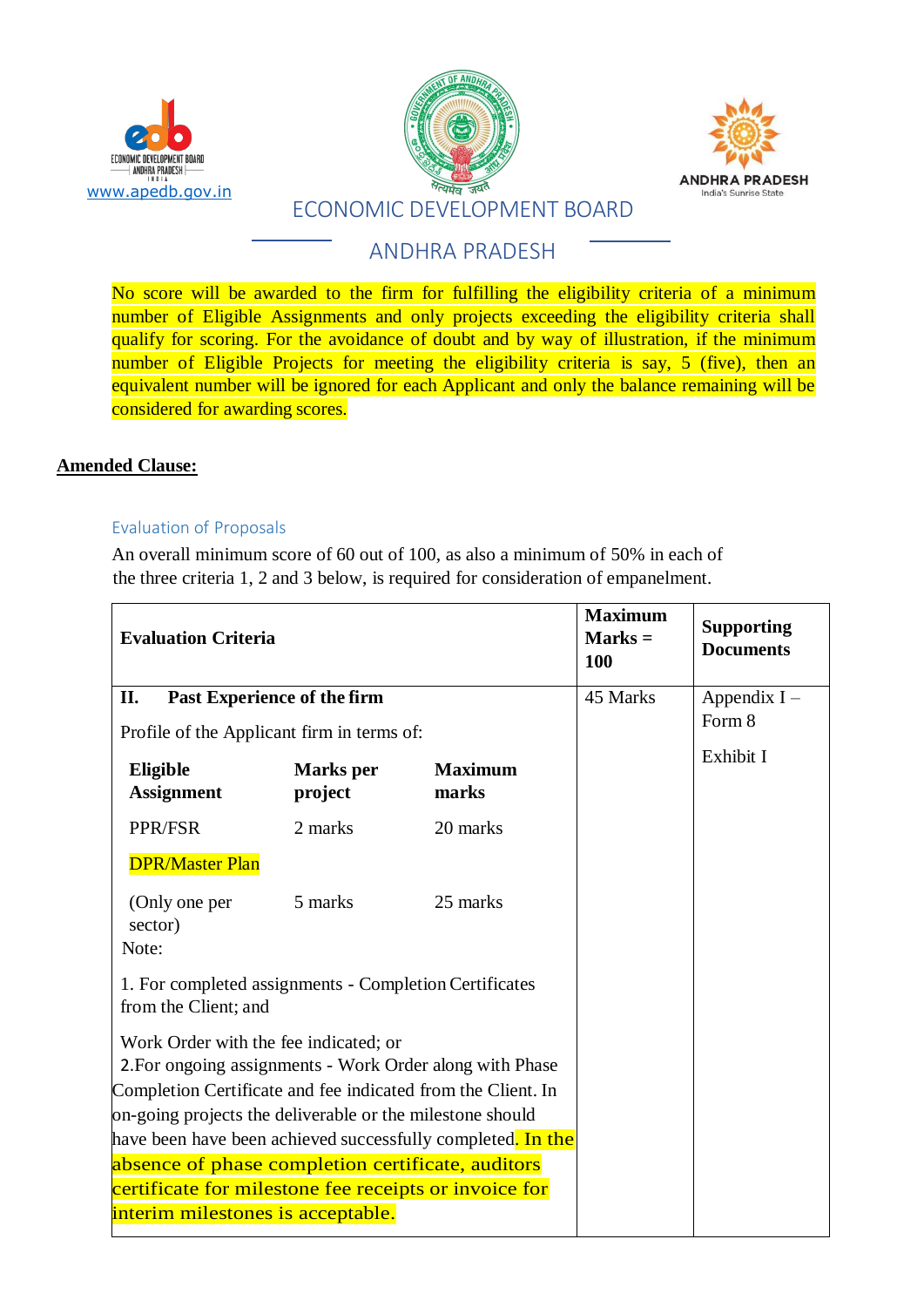





| <b>II. Experience of Key Personnel</b>                                                                                                               | 40 Marks                                      | Appendix $I$ – Form |                            |
|------------------------------------------------------------------------------------------------------------------------------------------------------|-----------------------------------------------|---------------------|----------------------------|
| The key personnel shall be marked on the basis of number<br>of Eligible Assignments with 2 marks per Eligible<br>Assignment                          |                                               |                     | 5<br>Exhibit II            |
| <b>Experience</b>                                                                                                                                    | <b>Maximum</b><br><b>Marks</b>                |                     |                            |
| <b>Team Leader</b>                                                                                                                                   | 20 marks                                      |                     |                            |
| <b>Finance Expert</b>                                                                                                                                | 10 marks                                      |                     |                            |
| Market Assessment Specialist                                                                                                                         | 10 marks                                      |                     |                            |
|                                                                                                                                                      |                                               |                     |                            |
| III. Strength of the Firm                                                                                                                            |                                               |                     | Appendix $I$ – Form        |
| Year of establishment of company                                                                                                                     |                                               |                     | 3                          |
| Criteria<br>Between 3 years and less than 5 years<br>Between 5 years and less than 10 years<br>10 years and beyond                                   | <b>Marks</b><br>2 marks<br>3 marks<br>5 marks | 5 marks             | Articles of<br>Association |
| Company should have made profits in each of the last 3<br>years with a minimum annual financial turnover of Rs<br>25.00 crore from professional fees |                                               | 10 marks            |                            |
| <b>Criteria for financial turnover from</b><br>professional fees (average over past 3<br>years)                                                      | <b>Marks</b>                                  |                     |                            |
| $Rs. 25 - 30$ crore                                                                                                                                  | 4 marks                                       |                     |                            |
| Rs. $30 - 50$ crore<br>Rs. 50 crore and above                                                                                                        | 8 marks<br>10 marks                           |                     |                            |
|                                                                                                                                                      |                                               |                     |                            |
| <b>Total Technical Score</b>                                                                                                                         |                                               | 100                 |                            |
|                                                                                                                                                      |                                               | marks               |                            |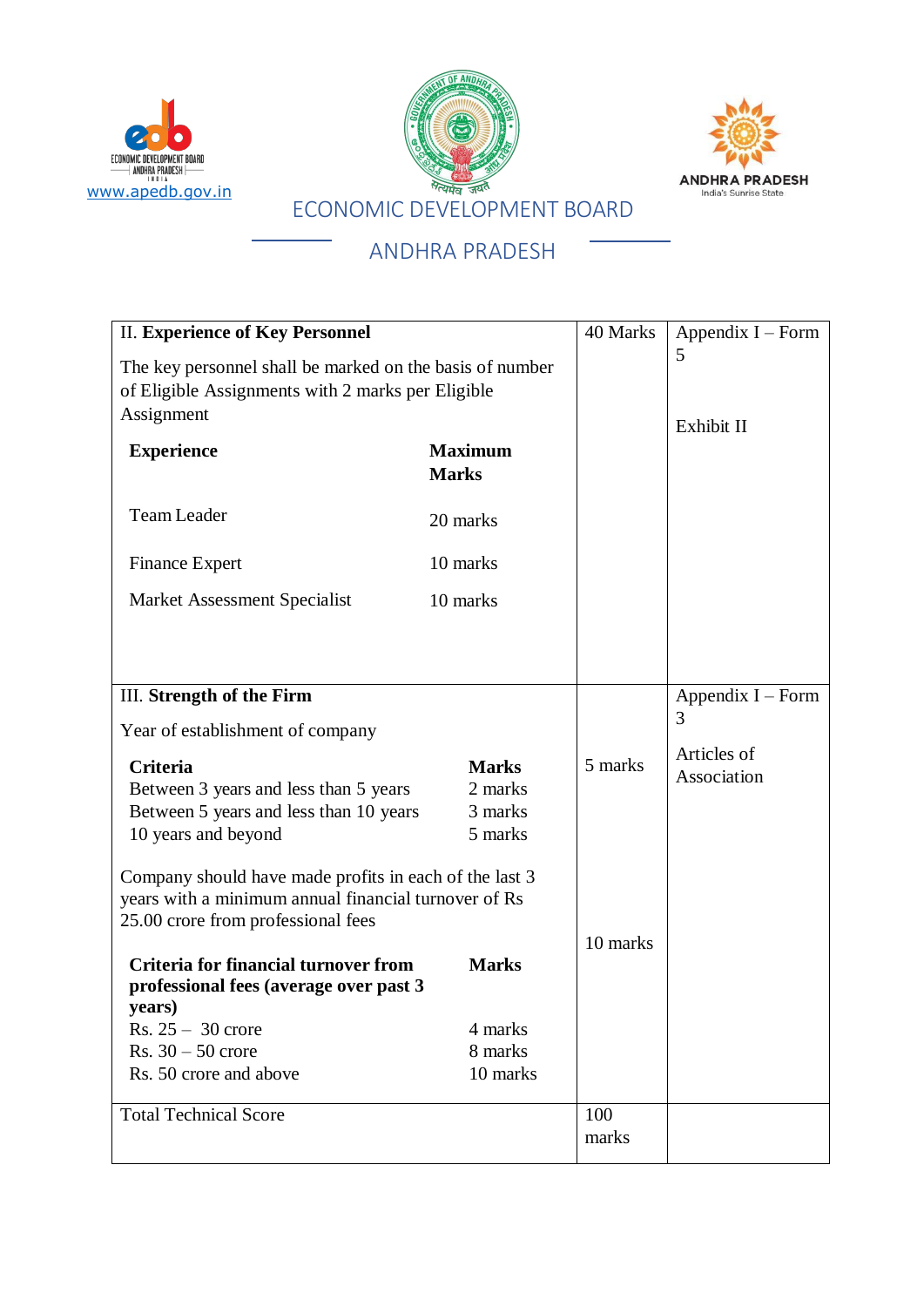

#### **2) Form 1**

#### **Existing Clause:**

8) I/We further certify that no investigation by a regulatory authority is pending either against us or against our Associates or against our CEO or any of our Directors/Managers/employees.

#### **Amended Clause:**

8) I/We further certify that no investigation by a regulatory authority is pending either against us or against our Associates or against our CEO or any of our Directors/Managers/employees who would be working on the proposed assignment.

#### 3) **Form 9**

#### **Existing Clause:**

### **Summary Sheet for Evaluation (To be filled by Applicants)**

| S.No. | Criteria                                                                                                                                                                  |                                                         | Information by<br>applicants |
|-------|---------------------------------------------------------------------------------------------------------------------------------------------------------------------------|---------------------------------------------------------|------------------------------|
| 1.    | Past Experience of the Firm<br>a) Number of years of experience<br>b) Number of Eligible Assignments - PPR/FSR<br>Number of Eligible Assignments – DPR<br>$\mathcal{C}$ ) |                                                         |                              |
| 2.    | <b>Experience of Key Personnel</b>                                                                                                                                        |                                                         |                              |
|       | Experience                                                                                                                                                                | Number of Eligible<br>Assignments                       |                              |
|       | <b>Team Leader</b>                                                                                                                                                        |                                                         |                              |
|       | <b>Finance Expert</b>                                                                                                                                                     |                                                         |                              |
|       | <b>Market Assessment Specialist</b>                                                                                                                                       |                                                         |                              |
| 3.    | Strength of the Firm<br>a) Year of Establishment of the Company<br>b)<br>3 years)                                                                                         | Average Financial Turnover from Professional Fees (Past |                              |

Certified that the information provided above is correct. In case any mistake/wrong information is found by the Authority, our company/firm will automatically get disqualified for empanelment.

> **(Signature and Name of the Authorized Person)**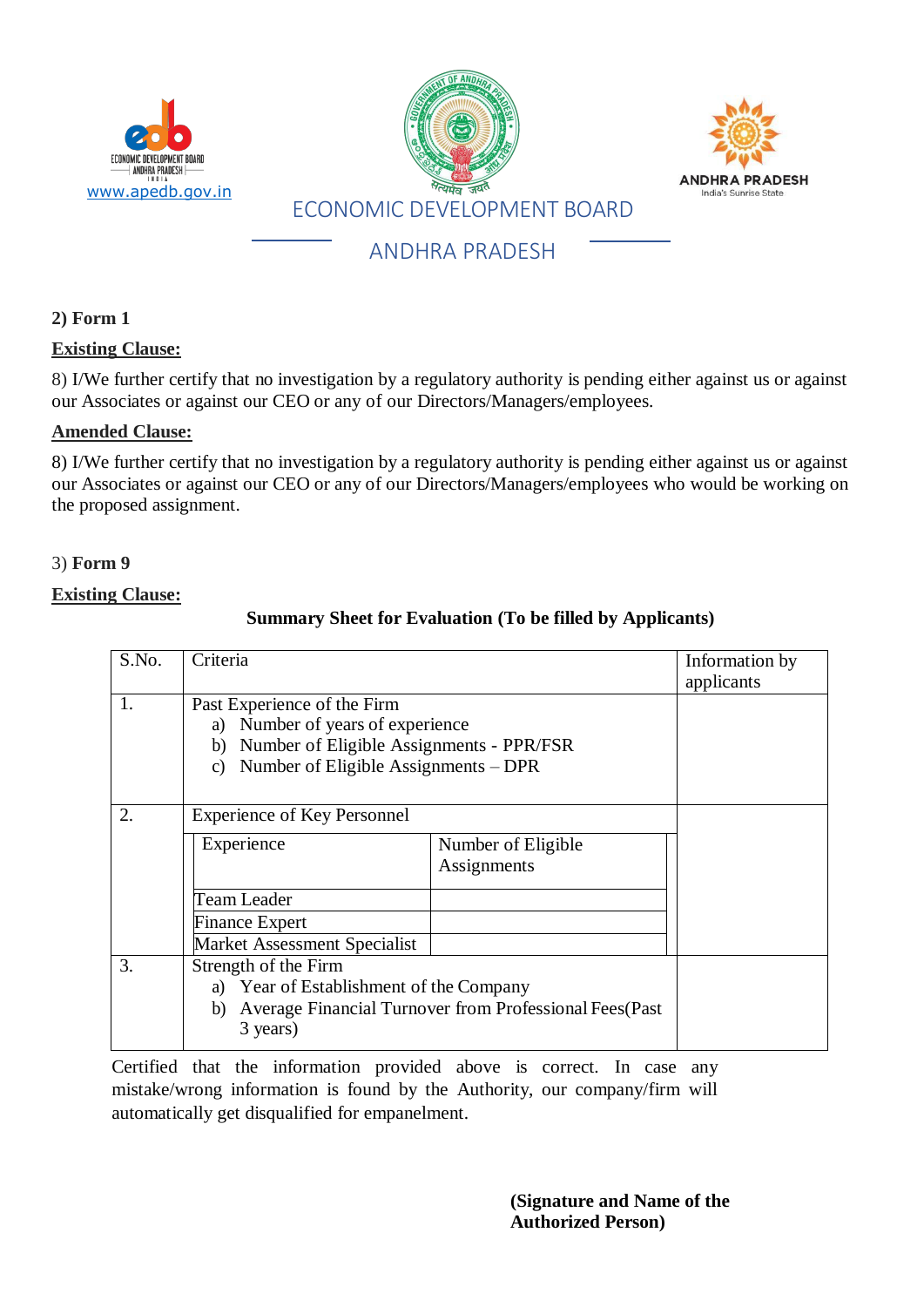

#### **Amended Clause:**

#### **Summary Sheet for Evaluation (To be filled by Applicants)**

| S.No. | Criteria                                                                                                                   |                                                         | Information by<br>applicants |
|-------|----------------------------------------------------------------------------------------------------------------------------|---------------------------------------------------------|------------------------------|
|       | Past Experience of the Firm<br>Number of years of experience<br>d)<br>Number of Eligible Assignments - PPR/FSR<br>e)<br>f) | Number of Eligible Assignments - DPR/Master Plan        |                              |
| 2.    | <b>Experience of Key Personnel</b>                                                                                         |                                                         |                              |
|       | Experience                                                                                                                 | Number of Eligible<br>Assignments                       |                              |
|       | Team Leader                                                                                                                |                                                         |                              |
|       | <b>Finance Expert</b>                                                                                                      |                                                         |                              |
|       | Market Assessment Specialist                                                                                               |                                                         |                              |
| 3.    | Strength of the Firm<br>c) Year of Establishment of the Company<br>d)<br>3 years)                                          | Average Financial Turnover from Professional Fees (Past |                              |

Certified that the information provided above is correct. In case any mistake/wrong information is found by the Authority, our company/firm will automatically get disqualified for empanelment.

#### **(Signature and Name of the Authorized Person)**

**4) Clause 2.1.2**

**Existing Clause:**

Key Personnel

The Applicant shall propose mandatory key personnel for the following positions: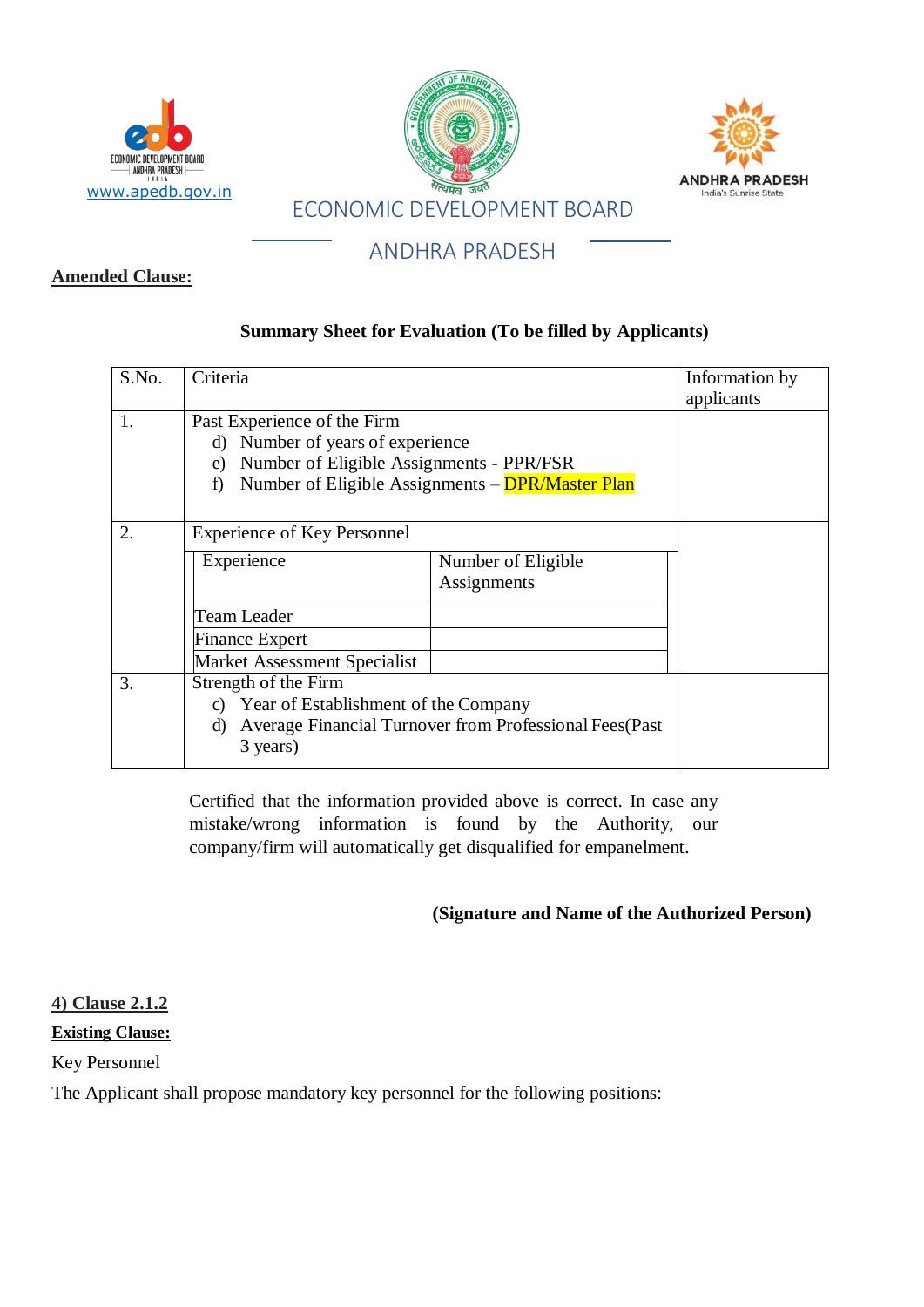





| Sl. | <b>Position</b>       | <b>Minimum Qualification</b>    | <b>Minimum</b>    |
|-----|-----------------------|---------------------------------|-------------------|
| No. |                       |                                 | <b>Experience</b> |
| 1.  | Team Leader           | Post Graduate degree or diploma | 10 years          |
|     |                       | in Business Administration      |                   |
| 2.  | <b>Finance Expert</b> | Post Graduate degree or         | 5 years           |
|     |                       | Diploma in Business             |                   |
|     |                       | Administration(with             |                   |
|     |                       | specialization in Finance)      |                   |
| 3.  | Market<br>Assessment  | Post Graduate degree or diploma | 5 years           |
|     | Expert                | in Business Administration      |                   |
|     |                       | (with a specialization<br>in    |                   |
|     |                       | Marketing)                      |                   |

*Note: 1) No Key Personnel should have attained the age of 75 (seventy five) years at the time of submitting the Proposal*

*2) The aforementioned key personnel shall not be substituted during the empanelment period. However, substitution shall be permitted if the Key Personnel is not available for reasons of any incapacity or due to health, subject to equally or better qualified and experienced personnel being provided to the satisfaction of the Authority.*

## **Amended Clause:**

Key Personnel

The Applicant shall propose mandatory key personnel for the following positions:

| Sl. | <b>Position</b>                | <b>Minimum Qualification</b>                                                                                        | <b>Minimum</b>    |
|-----|--------------------------------|---------------------------------------------------------------------------------------------------------------------|-------------------|
| No. |                                |                                                                                                                     | <b>Experience</b> |
| 1.  | <b>Team Leader</b>             | Post Graduate degree or diploma                                                                                     | 10 years          |
|     |                                | in Business Administration or                                                                                       |                   |
|     |                                | any relevant technical domain                                                                                       |                   |
| 2.  | <b>Finance Expert</b>          | Post Graduate<br>degree<br>or<br><b>Business</b><br>Diploma in<br>Administration(with<br>specialization in Finance) | 5 years           |
| 3.  | Market<br>Assessment<br>Expert | Post Graduate degree or diploma<br>in Business Administration<br>specialization<br>(with a<br>in<br>Marketing       | 5 years           |